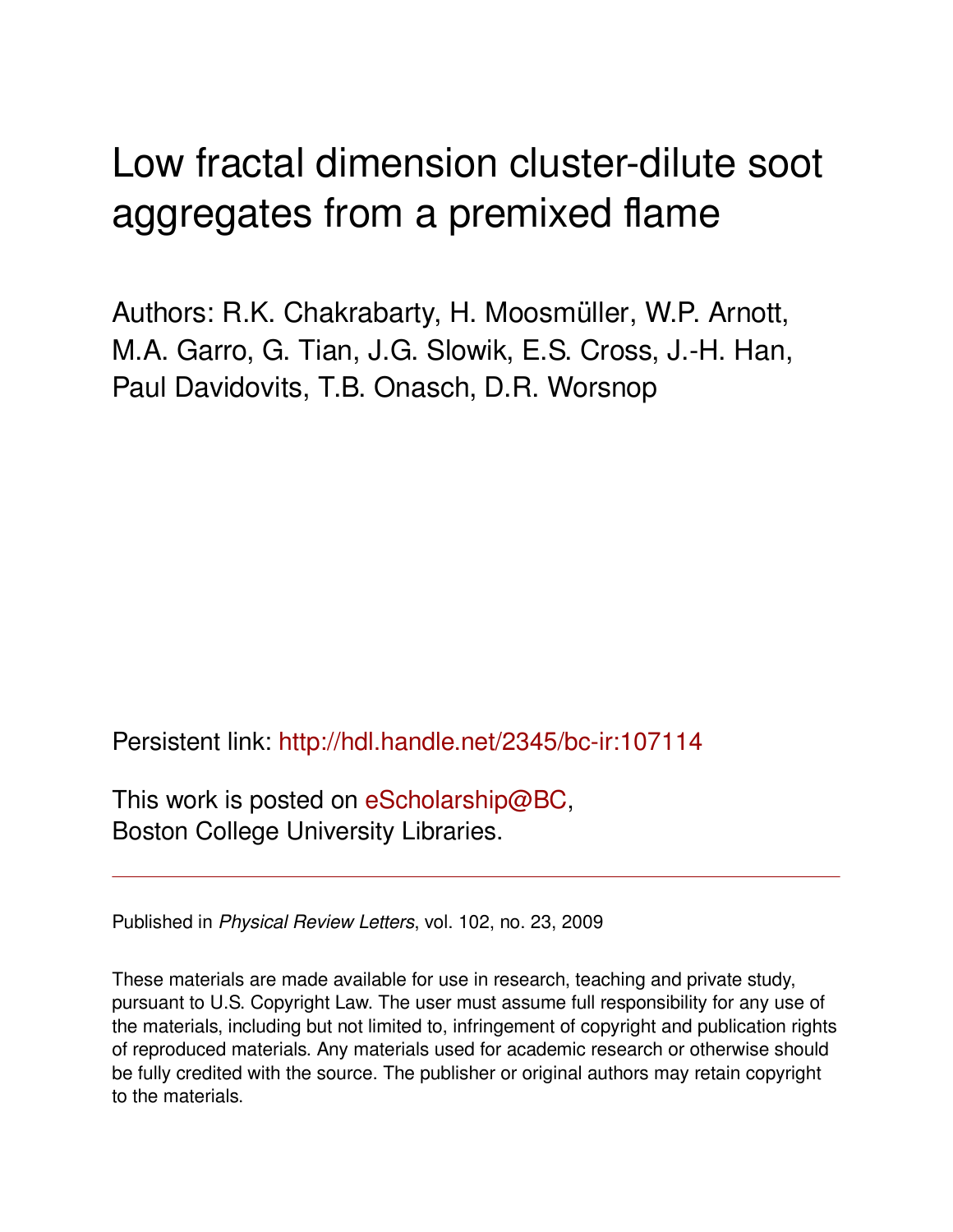## Low Fractal Dimension Cluster-Dilute Soot Aggregates from a Premixed Flame

<span id="page-1-2"></span>Rajan K. Chakrabarty,<sup>1,2,[\\*](#page-4-0)</sup> Hans Moosmüller,<sup>1</sup> W. Patrick Arnott,<sup>3,1</sup> Mark A. Garro,<sup>1,4</sup> Guoxun Tian,<sup>1,3</sup> Jay G. Slowik,<sup>5</sup>

Eben S. Cross,<sup>6</sup> Jeong-Ho Han,<sup>6</sup> Paul Davidovits,<sup>6</sup> Timothy B. Onasch,<sup>7</sup> and Douglas R. Worsnop<sup>7</sup>

<sup>1</sup>Desert Research Institute, Nevada System of Higher Education, Reno, Nevada 89512, USA<br><sup>2</sup>Chamiaal Physics Program University of Nevada, Peno, Nevada 80557, USA

 $^{2}$ Chemical Physics Program, University of Nevada, Reno, Nevada 89557, USA

 $^4$ Division of Engineering and Applied Sciences, Harvard University, Cambridge, Massachusetts 02138, USA

 ${}^{5}$ Department of Chemistry, University of Toronto, Toronto, Ontario M5S 3H6, Canada

<sup>6</sup>Department of Chemistry, Boston College, Chestnut Hill, Massachusetts 02467, USA<br><sup>7</sup>Aerodyne Besearch Inc., Billarica, Massachusetts 01821, USA <sup>7</sup> Aerodyne Research Inc., Billerica, Massachusetts 01821, USA

(Received 20 November 2008; published 12 June 2009)

Using a novel morphology segregation technique, we observed minority populations ( $\approx 3\%$ ) of submicron-sized, cluster-dilute fractal-like aggregates, formed in the soot-formation window (fuel-toair equivalence ratio of 2.0–3.5) of a premixed flame, to have mass fractal dimensions between 1.2 and 1.51. Our observations disagree with previous observations of a universal mass fractal dimension of  $\approx$  1.8 for fractal-like aerosol aggregates formed in the dilute-limit via three-dimensional diffusion-limited cluster aggregation processes. A hypothesis is presented to explain this observation. Subject to verification of this hypothesis, it may be possible to control the fractal dimension and associated properties of aggregates in the cluster-dilute limit through application of a static electric field during the aggregation process.

DOI: [10.1103/PhysRevLett.102.235504](http://dx.doi.org/10.1103/PhysRevLett.102.235504) PACS numbers: 61.43.Hv, 64.60.al, 81.20.Rg, 82.70.Rr

Combustion-generated carbonaceous aerosols including fractal-like soot particles influence Earth's radiation balance and climate [\[1\]](#page-4-1), atmospheric chemistry [\[2\]](#page-4-2), visibility [\[3\]](#page-4-3), and the health of living beings including humans [[4\]](#page-4-4) on scales ranging from local to global. Fractal-like aggregates (FAs) also play an important role in the aggregation of interstellar dust [[5](#page-4-5)] and in the large-scale industrial production of nanomaterials with flame synthesis [[6](#page-4-6)].

It is now well established that the formation of clusterdilute aerosols and colloids in flames proceeds via a threedimensional (3D) diffusion-limited cluster aggregation (DLCA) growth mechanism, which is governed by the Smoluchowski equation [\[7](#page-4-7)[–9\]](#page-4-8). Cluster dilute refers to the average cluster-cluster separation being much larger than the cluster size [\[7\]](#page-4-7). Aggregation of monomers (repeating units) via diffusion forms FAs whose mass to linear size (radius of gyration) relationship can be written as a power law

$$
N = k_0 (R_g/d_p)^{D_f},\tag{1}
$$

<span id="page-1-0"></span>where N is the number of monomers,  $D_f$  is the mass fractal dimension,  $R_g$  is the aggregate radius of gyration,  $k_0$  is the fractal prefactor, and  $d_p$  is the mean monomer diameter.  $D_f$  describes the space-filling characteristics of the aggregate [[10](#page-4-9)]. Starting with Forrest and Witten [[11](#page-4-10)], numerous experimental and simulation studies have used Eq. ([1\)](#page-1-0) to characterize the structure of FAs from various sources in the cluster-dilute limit. Without exception, all studies have reported  $D_f$  in the range of 1.[7](#page-4-7)–1.8 [7[,12](#page-4-11)[,13\]](#page-4-12).

In this Letter, we report the first observation of ensembles of cluster-dilute soot FAs with much lower  $D_f$ (i.e., 1.2–1.5). The soot FAs were produced in the soot-formation window [\[14\]](#page-4-13) of a premixed ethene  $(C_2H_4)$ oxygen  $(O_2)$  flame. An established charge-based particle segregation technique [\[15,](#page-4-14)[16\]](#page-4-15) was used to segregate elongated FAs for morphology analysis with scanning electron microscopy (SEM) and image processing techniques.

The ethene-oxygen premixed flame setup (Fig. [1\)](#page-1-1) used for producing soot FAs has previously been described in detail [\[17](#page-4-16)[,18\]](#page-4-17). The mass flow rates of ethene and oxygen were varied to operate the flame with four fuel-rich fuel-toair equivalence ratios  $\varphi$ —2.3, 2.8, 3.5, and 5.0 [\[19\]](#page-4-18). For each  $\varphi$ , soot FAs were sampled in the overfire region of the flame, where the characteristic flame residence times are

<span id="page-1-1"></span>

FIG. 1. Schematic diagram of the experimental setup used for soot aggregate generation and characterization.

<sup>&</sup>lt;sup>3</sup>Department of Physics, University of Nevada, Reno, Nevada 89557, USA<br><sup>4</sup>Division of Engineering and Applied Sciences, Harvard University, Cambridge, Massachu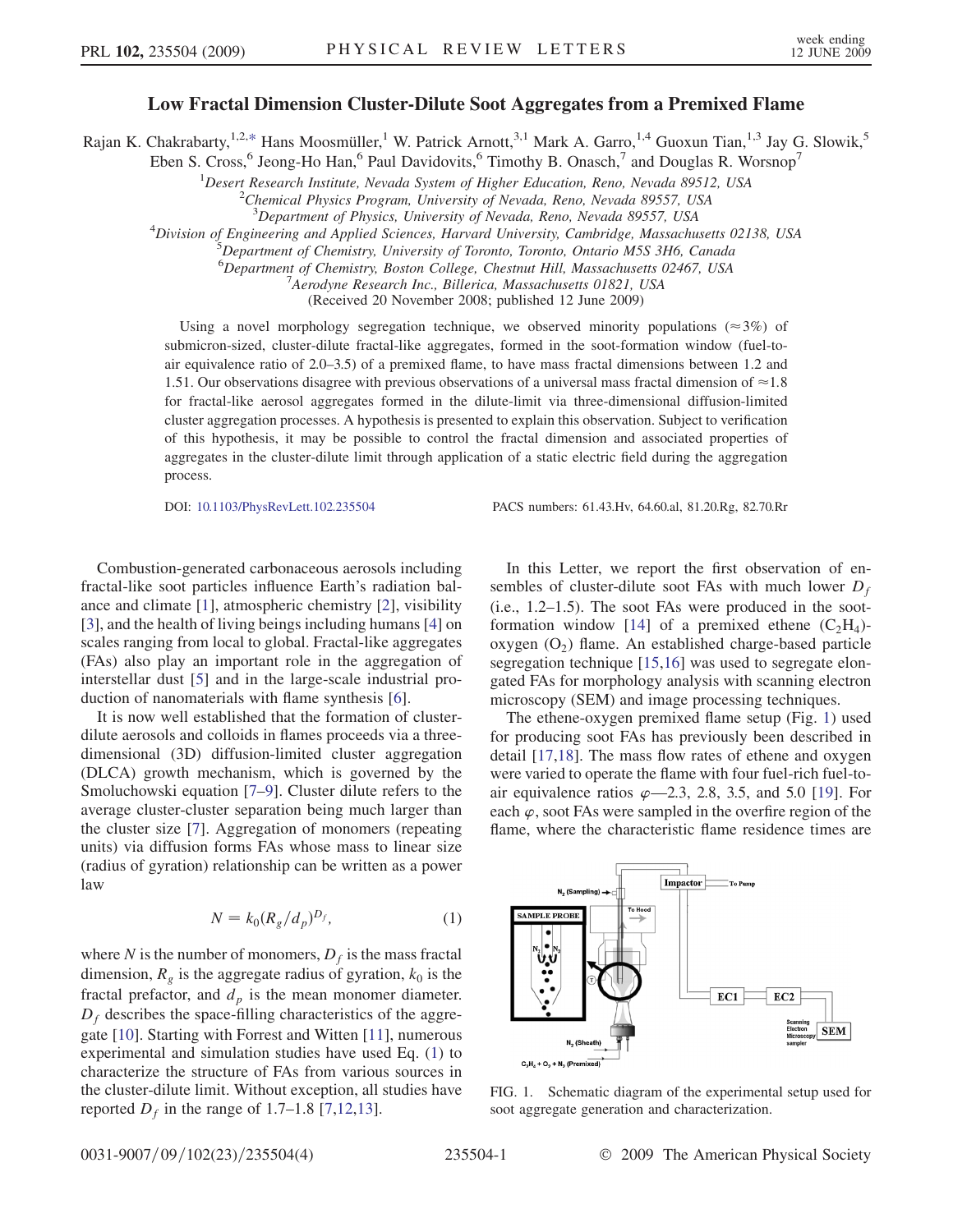roughly an order of magnitude longer than the laminar smoke point residence time. Soot particle monomer number concentration in the long residence time regime is independent of axial position, which facilitates sampling of a steady and uniform distribution of particles. Sampled soot particles were passed through an impactor to remove particles larger than  $\approx$  5  $\mu$ m in diameter. Particle flow exiting the impactor was directed through two identical electrostatic classifiers (ECs) in series (Fig. [1](#page-1-1)). The EC utilizes a combination of a viscous and electrostatic force to select a combination of net charge  $q$  and electrical mobility diameter  $D_m$  with a spatial gate. ECs are widely used for particle sizing and for the generation of monodisperse aerosols in the size range from 0.005 to 1.0  $\mu$ m [[20\]](#page-4-19). The particles were bipolarly charged using a neutralizer (model Kr-85, TSI Inc., St. Paul, MN) before entering either of the ECs (model 3080, TSI Inc., St. Paul, MN).

A detailed description of the morphology segregation technique has been given previously [[15](#page-4-14)] and only some relevant points are discussed below. This technique is based on the fact that more elongated particles are more likely to become doubly charged than more compact particles of the same mass because it requires less energy to add the second charge at a larger distance from the first one. The sheath flow rate of the first EC was set at around 8 (l min<sup>-1</sup>) STP to select singly charged (i.e.,  $q = -e$ ) par-<br>ticles with electrical mobility diameter  $D \approx 280$  nm and ticles with electrical mobility diameter  $D_m \approx 280$  nm and doubly charged (i.e.,  $q = -2e$ ) particles with  $D_m = 460$  nm. The particles exiting the first EC were neutralized 460 nm. The particles exiting the first EC were neutralized and sent to the second EC, which was set to select singly charged particles with  $D_m = 460$  nm. The particles selected by the second EC are the same 460 nm particles that were originally selected by the first EC with a net double charge on them. This technique of shape selecting particles only works if the sample contains enough particles, with a morphology facilitating the placement of double charges, in the desired size range. In samples containing particles with near-alike morphologies, this chargebased morphology separation technique fails. For example, unsuccessful attempts were made to segregate morphologies of FAs with  $D_m < 200$  nm from our premixed flame. The majority of these doubly charged, small FAs ( $D_m$  < 200 nm) had  $D_f \approx 1.8$ , typical of 3D FAs. These small FAs consist of only few monomers resulting in a more limited number of possible shapes. Unlike FAs with a large number of monomers, small FAs have a more spherical morphology with little opportunity for segregating more spherical from more elongated aggregates. Therefore, the particle number concentration exiting the second EC was a very small fraction of the sample population [[15](#page-4-14)].

In this study, the combination of two ECs segregated more elongated FAs, constituting  $\approx 3\%$  of the total submicron-sized particles sampled from the flame [\[21\]](#page-4-20). The segregated particle size distribution from the EC is Gaussian with a peak of  $D_m \approx 460 \text{ nm}$  [\[15](#page-4-14)]. Soot particles exiting the second EC were impacted with a flow rate of 2  $(\text{I min}^{-1})$  STP onto 10- $\mu$ m thick nuclepore clear polycar-<br>bonate filters for SEM analysis. It has been observed durbonate filters for SEM analysis. It has been observed during past studies [\[17](#page-4-16)[,22\]](#page-4-21) that the original particle structure of impaction-collected FAs is modified only very minimally upon impaction onto the filter at the pump-suction flow rate used in this study. After sampling, the filter samples were kept in refrigerated storage and later prepared for SEM analysis by coating them with a 1-nm thick layer of platinum to prevent aerosol charging during SEM analysis. The coated filters were analyzed using a Hitachi scanning electron microscope (model S-4700) [\[17](#page-4-16)[,22\]](#page-4-21).

For each  $\varphi$ , images of  $\approx$ 150 individual doubly charged particles were analyzed for their  $D_f$ . For a 3D FA in the cluster-dilute regime, parts of the aggregate can randomly screen other parts during two-dimensional (2D) imaging [\[13](#page-4-12)[,23\]](#page-4-22). After correcting for this screening, the projected 2D  $D_f$  of FAs approximately equals their actual 3D  $D_f$  for 3D fractal dimensions smaller than 2 [[8](#page-4-23),[24](#page-4-24)]. The 3D monomer number  $N$  in Eq. ([1](#page-1-0)) can be calculated from the 2D projected image using the equation [\[23](#page-4-22)[,25\]](#page-4-25)

$$
N = \left(\frac{A_{\text{agg}}}{A_{\text{mon}}}\right)^{\kappa},\tag{2}
$$

where  $\kappa = 1.10$  corrects for the 2D screening effect,  $A_{\text{agg}}$ <br>is the 2D aggregate projected area, and A is the mean is the 2D aggregate projected area, and  $A_{\text{mon}}$  is the mean projected monomer area. It is noteworthy to mention here that accurate estimation of  $N$  from the SEM images is almost impossible for this study, especially since the aggregates were coated with a significant amount of organic carbon produced from the flame. The FA properties quantified using image analysis include  $A_{\text{agg}}, A_{\text{mon}}, L$  (projected aggregate length), and W (aggregate projected width normal to  $L$ ) [\[17,](#page-4-16)[22\]](#page-4-21). Monomers clearly distinguishable in aggregates were selected and their diameters were measured. The number size distributions of monomers from each set of experiments could be described by monomodal log-normal size distributions with mean monomer diameters ranging between 37 and 43 nm, and a standard deviation of  $\approx$  5 nm. The parameter  $(LW)^{0.5}$ —defined as the geometric mean diameter of an aggregate—has been geometric mean diameter of an aggregate—has been shown [[26](#page-4-26)] to be a good approximate for  $R_g$ , and Eq. [\(1\)](#page-1-0) can be rewritten as

$$
N \sim [\sqrt{LW}]^{D_f}.
$$
 (3)

Figure [2](#page-3-0) shows N vs  $(LW)^{0.5}$  data plotted on a log-log scale for the doubly charged soot FAs with an electrical mobility diameter  $D_m = 460$  nm and for three  $\varphi$ 's (i.e., 2.3, 2.8, and 3.5). On the log-log scale, there is a clear linear relationship between N and  $(LW)^{0.5}$ . The slope of this relationship is the mass fractal dimension  $D_f$ , which is determined with a linear least-squares fit. As  $\varphi$  is increased from 2.3 to 3.5,  $D_f$  monotonically decreases from 1.51 to 1.20. Upon further increase of  $\varphi$  to 5.0, the particles become near-spherical with  $D_f \approx 3$  [Fig. [3\(d\)](#page-3-1)] due to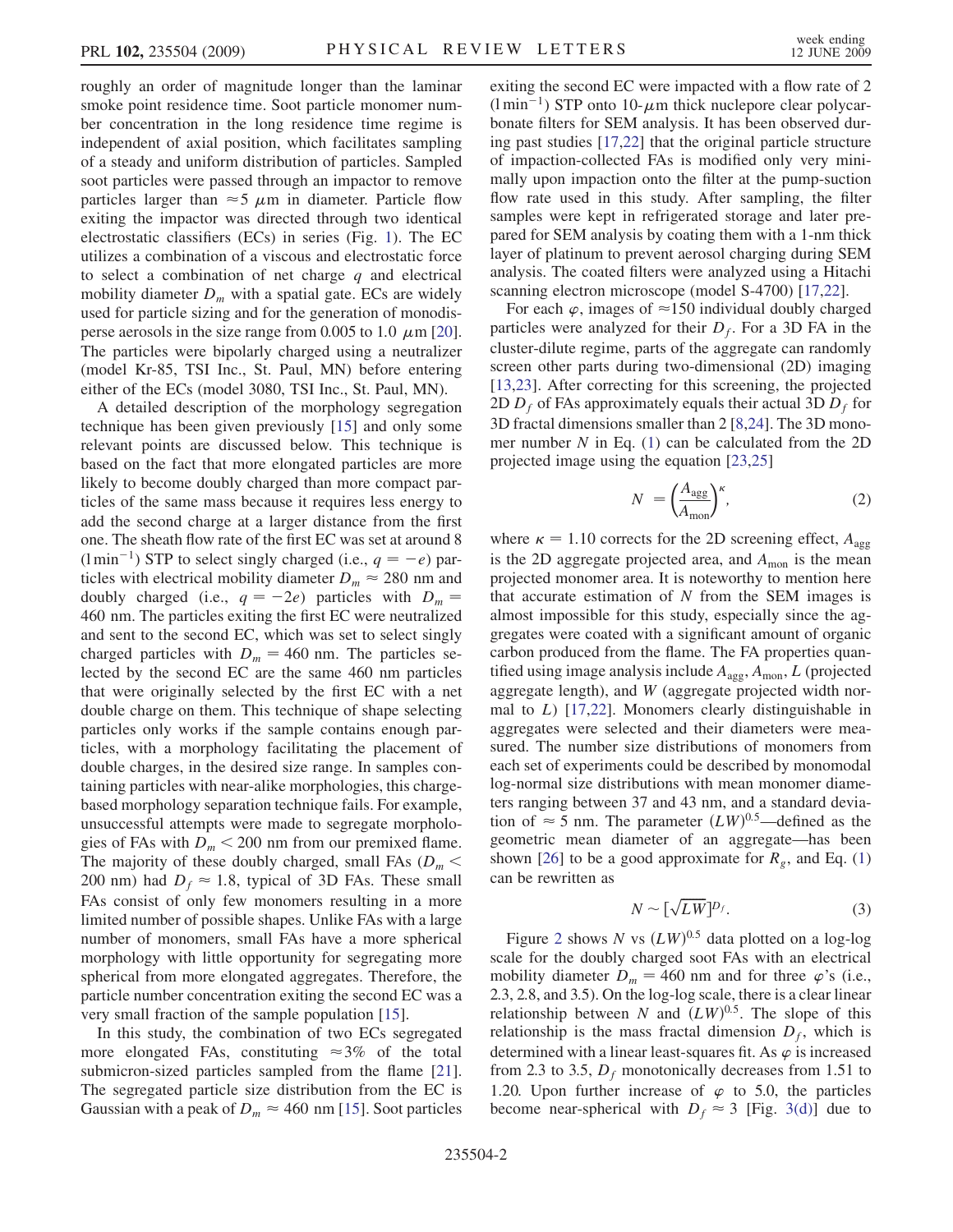<span id="page-3-0"></span>

FIG. 2. Mass fractal dimension  $D_f$  of morphology segregated,  $D_m = 460$  nm soot aggregates generated with fuel-to-air equivalence ratios  $\varphi$  of (a)  $\varphi = 2.3$ , (b)  $\varphi = 2.8$ , and (c)  $\varphi = 3.5$ .

condensation of organics emitted by the flame. These results contain two novel features: (i) low  $D_f$  much smaller than the typical 1.8 are, for the first time, observed in a premixed flame, and (ii)  $D_f$  is a function of  $\varphi$ , monotonically decreasing with increasing  $\varphi$  in the range of 2.3–3.5.

Most simulation studies have investigated aggregation of neutrally charged particle populations due to Brownian motion, and have found that the fractal dimension of the resulting aggregates had a narrow distribution centered around 1.8 in the asymptotic, equilibrium limit. These findings lead us to conclude that the observed low fractal dimensions in this study are not statistical outliers of a broad distribution of fractal dimensions. The observation of  $D_f$  much smaller than the 1.8 typical for 3D DLCA can possibly be explained by the following mechanism: the electric field inside a flame causes partial alignment of aggregates with a dipole moment and non-Brownian diffusion of charged monomers during the aggregation process.

The possibility of an electric field in the flame orienting aggregates and aligning the movement of monomers during the aggregation process, thereby reducing its dimensionality, has previously been shown to have led to the formation of aluminum FAs with low  $D_f$  of  $\approx$  1.6 in flame



<span id="page-3-1"></span>FIG. 3. (a) A commonly observed soot particle with  $D_f \approx 1.8$ formed by 3D DLCA (not from this study), (b) a typical soot particle observed with  $D_f = 1.2$  ( $\varphi = 3.5$ ) in this study, and (c) soot particles with  $D_f = 1.51$  ( $\varphi = 2.3$ ). These aggregates look elongated and ''stringy'' in comparison to the more common aggregate in (a). (d) At high  $\varphi \approx 5.0$  soot particles in our premixed flame lose their fractal nature and become nearspherical particles.

synthesis [\[27\]](#page-4-27). In addition, simulation of the dipole-charge aggregation in a dust plasma has been shown to yield low fractal dimensions with large standard deviations [[5\]](#page-4-5). Studies on aggregation of artificially coated magnetic particles under the influence of long-range dipole moments have also reported low  $D_f$  of  $\approx$  1.16 [\[28,](#page-4-28)[29](#page-4-29)]. While aggregation of particles has been studied extensively with numerical simulations [[30](#page-4-30),[31](#page-4-31)], very few studies have examined the effects of combustion particle charges, dipole moments, and electrical fields on aggregation. Four decades ago, the seminal research by Weinberg and colleagues was one of the first to investigate the influence of electrical fields on aerosol formation and control [[32](#page-4-32)]. The ionic or charged environment of a flame can give rise to a distribution of monomer and aggregate charge due to the random nature of the charging process [\[27\]](#page-4-27). Such a charge distribution increases the rate of aggregation above that of neutral particles and aggregates [\[33\]](#page-4-33). Large FAs, in flames, often have a dipole moment that tends to align these aggregates parallel to electric field lines, which is parallel to the preferential direction of movement for charged monomers [[27](#page-4-27),[34](#page-4-34)]. If electric forces were dominant and all aggregates had dipole moments and all monomers were charged, one would expect near-linear shaped FAs (i.e., linear chains with  $D_f \approx 1$ ) to be formed. However, in a flame environment not all particles are necessarily charged or have dipole moments and the effect of alignment of particles and their movement competes with Brownian motion. This may result in a majority population of aggregates formed through 3D DLCA with a  $D_f$  of  $\approx 1.8$ [Fig. [3\(a\)](#page-3-1)] and a minority population with a lower  $D_f$  as observed here. Based on the competition of random